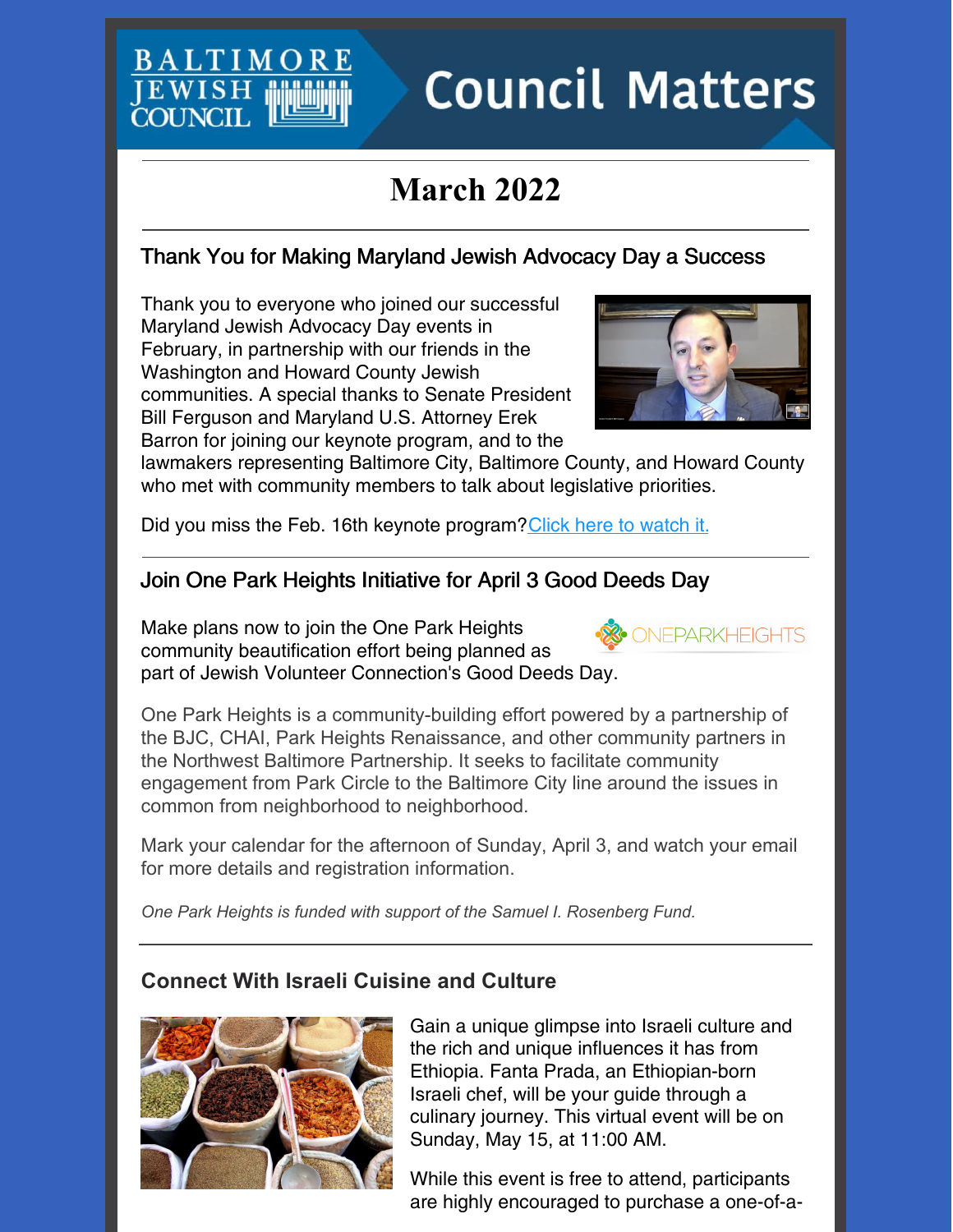kind Conversation with the Senses 'memory box' for \$30. (This cost is heavily subsidized). This box, personally curated by Fanta, contains items that relate to her life story, and will greatly enhance the program for [participants.](https://events.idonate.com/senses) Register now!

#### **Last Chance to Register for Winter Teachers Institute**

Do you know an educator looking to learn more about teaching the Holocaust?

The Winter Teachers Institute 2022: Spiritual Resistance During the Holocaust is a two-day, virtual professional development workshop for teachers and education professionals to learn the best practices of Holocaust Education. During the workshop, we will connect with classroom-ready resources, interpret primary sources, and engage in meaningful conversations around the pedagogical considerations of teaching the Holocaust.

The Institute -- a partnership of the Jewish Museum of Maryland and the Baltimore Jewish Council -- is set for Sunday, March 6, and Sunday, March 13.

Click here to learn more and [register.](https://68398.blackbaudhosting.com/68398/Winter-Teachers-Institute-2022-Spiritual-Resistance-During-the-Holocaust-06Mar2022)

#### Catch up on Our Book Talk: Paths of the Righteous

Did you miss our February Book talk on Paths of the Righteous: Stories of Heroism, Humanity and Hope?

Author Ari Mittleman features eight non-Jewish individuals who have gone above and beyond for Israel and the Jewish people.

Ari led an inspiring conversation, and he was joined by two of the individuals whose stories are featured in the book.

Click here to see the [program.](https://www.youtube.com/watch?v=TQwgItyCVHQ&t)



#### **Yom HaShoah Community Commemoration Set for Sunday, May 1**

Please save the date for our 2022 Yom HaShoah community commemoration, which will be premiering live online on Sunday, May 1, at 2:00 PM.

This year we will explore the Wannsee Conference, 80 years after the Final Solution to the Jewish Problem was created, with Dr. Matthais Hass of the House of the Wannsee Conference Memorial Site and Education Center in Berlin, Germany.

Watch your email for more details and sign-up information.

#### **BJC Staff Transitions: Saying Goodbye to Three Team Members**

The BJC is saying farewell to three members of our team. Matt Peterson, Director of Government Relations and Communications; Zahava Klein, Director